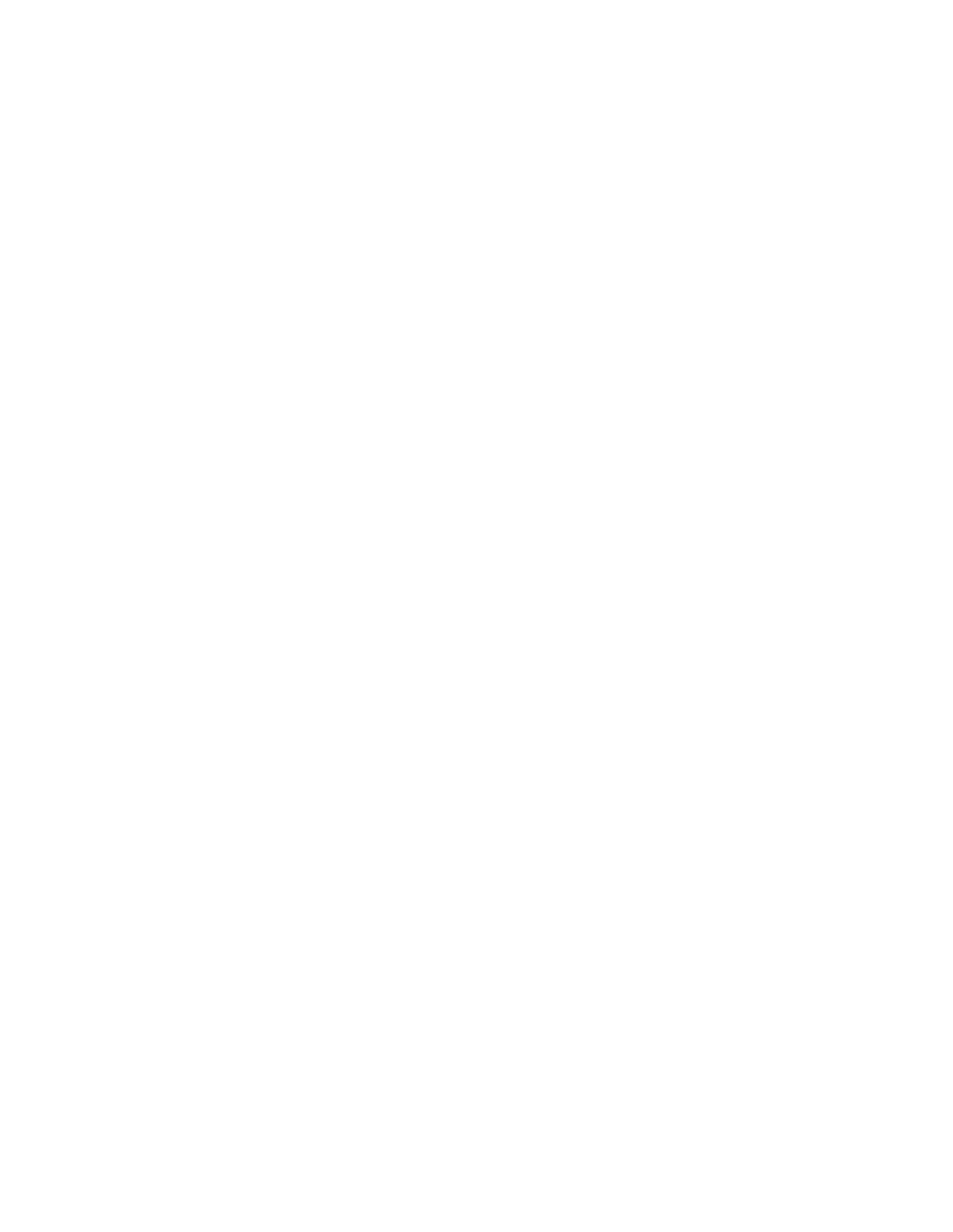

# **OMEGA XP™ MONITOR STYLE 3528 INSTALLATION, OPERATING AND MAINTENANCE INSTRUCTIONS**

The following is intended to provide the basic instructions for installation, operating and maintenance of the Omega XP™ Monitor. Read and understand these operating instructions before use.

#### **PRODUCT RATINGS:**

Maximum Flow: 1250 gpm (4800 lpm) Maximum Pressure: 200 psi (1400 kpa)

#### **PRODUCT WARNINGS:**

The reaction force when flowing at the maximum pressure and flow listed above is 900 pounds. The center of the waterway is 11½ inches from the bottom of the inlet flange. Ensure these values plus an appropriate safety factor are used to determine a proper support structure.

| <b>WARNING:</b>    | INSUFFICIENT STRUCTURAL SUPPORT CAN LEAD TO FAILURE, WHICH HAS<br>POTENTIAL TO CAUSE AN INJURY. THEREFORE, ADDITIONAL STRUCTURAL<br>SUPPORT AT THE INLET FLANGE MAY BE REQUIRED. NO SUPPORT STRUCTURE IS<br>TO BE ADDED DIRECTLY TO THE MONITOR.<br>(Contact Akron Brass Customer Service for assistance.) |
|--------------------|------------------------------------------------------------------------------------------------------------------------------------------------------------------------------------------------------------------------------------------------------------------------------------------------------------|
| <b>WARNING:</b>    | Charge the unit slowly. Rapid charging may cause a pressure surge which has the<br>potential to cause an injury or damage the monitor.                                                                                                                                                                     |
| <b>WARNING:</b>    | Aim the unit in a safe direction before pumping water through it.                                                                                                                                                                                                                                          |
| <b>WARNING:</b>    | DO NOT exceed the maximum pressure or flow ratings of the monitor. Exceeding these<br>ratings has the potential to cause an injury or damage the monitor.                                                                                                                                                  |
| $\Lambda$ WARNING: | DO NOT install shutoffs on the outlet of the monitor. Shutoffs increase the potential for<br>pressure surges due to water hammer, which have the potential to cause injury or<br>damage the monitor.                                                                                                       |
| <b>WARNING:</b>    | Drain the monitor after use to prevent "freeze damage".                                                                                                                                                                                                                                                    |
| <b>WARNING:</b>    | Ensure the thread on the nozzle swivel matches the thread on the monitor outlet. Do not<br>over tighten the nozzle onto the unit.                                                                                                                                                                          |

# **MONITOR ATTACHMENT:**

The monitor is to be mounted on the waterway with eight 5/8 inch bolts and nuts of grade five minimum and suitable washers when mounting to a four inch flange. When mounting to a three inch flange, only four bolts, nuts and washers are required.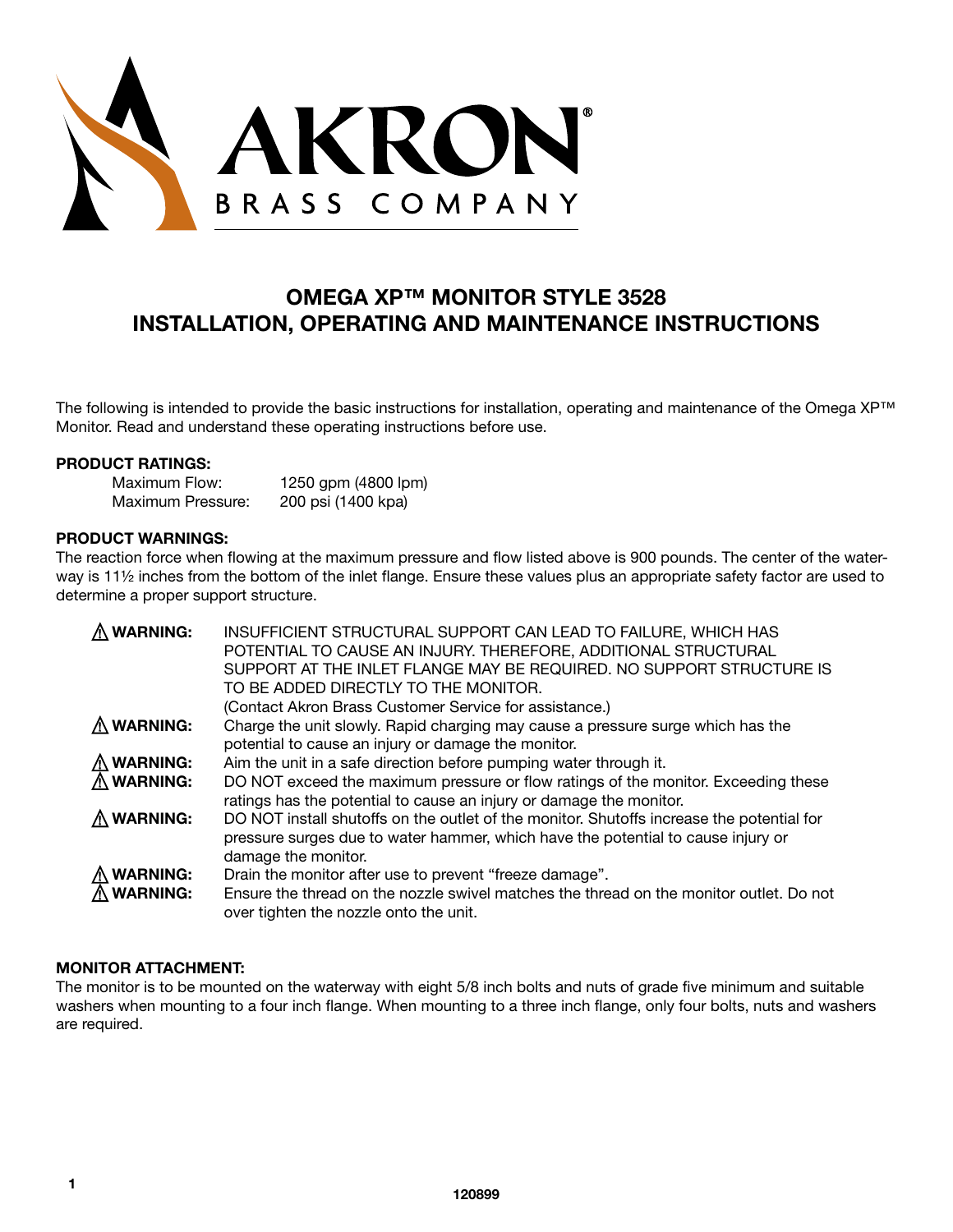#### **OPERATING INSTRUCTIONS:**

The tiller bar and the upper and lower brake knobs are used to control the monitor. To change the horizontal monitor position toward the "RIGHT" or "LEFT", get a firm grip on the tiller bar handle and turn the lower brake knob counterclockwise until the unit can be easily rotated. Turn the same knob clockwise to lock the unit in the desired horizontal position. To change the vertical monitor position upward or downward, get a firm grip

on the tiller bar handle and turn the upper brake knob counterclockwise until the unit can be easily elevated or lowered. Turn the same knob clockwise to lock the unit in the desired elevation position.

#### **CAUTIONS:**

Your monitor and nozzle should be inspected prior to and after each use to ensure it is in good operating condition. Periodically, an unanticipated incident occurs where the unit is misused in a manner that is inconsistent with standard operating practices. A partial list of potential misuses includes:

- Operating above maximum rated pressure or flow.
- Not draining and allowing water to freeze in the unit.
- Prolonged exposure to temperatures above 140 degrees F, or below -40 degrees F.
- Operating in a corrosive environment.
- Other misuse that may be unique to your specific environment.

Also, there are many "tell tale" signs that indicate repair is in order, such as:

• A hand wheel that is inoperable or difficult to operate.

- Excessive wear.
- Poor discharge performance.
- Water leaks.

If any of the above situations are encountered, the monitor should be taken out of service, repaired and tested by a qualified technician before placing it back in service.

#### **MAINTENANCE INSTRUCTIONS:**

- Periodically lubricate the grease fittings with Mobilith SHC 460 or equivalent. Inject the lubricant until it becomes visible from the bleeder holes in the center of the swivel plugs. Grease fitting part number 122420 can be installed in place of the ball bearing plugs that do not have bleeder holes. Grease coming out of the bleeder holes is normal and can be wiped away to prevent buildup.
- Periodically clean grit and dirt from around exterior moving parts.
- Periodically operate all functions of the monitor through its full travel.
- The brake mechanism on the horizontal and vertical travel may require periodic maintenance. To check the adjustment, rotate the brake knob counterclockwise until it stops. Turning the brake knob clockwise 1 to 1 1/2 turns should lock the monitor. If the monitor does not lock, remove the lock mechanism, inspect for wear and replace components as necessary.
- Replace the identification tag if it is worn or damaged.



*ISO 9001 REGISTERED COMPANY*

PHONE: 330.264.5678 or 800.228.1161 I FAX: 330.264.2944 or 800.531.7335 I akronbrass.com

REVISED: 7/18

WARRANTY AND DISCLAIMER: We warrant Akron Brass products for a period of five (5) years after purchase against defects in materials or workmanship. Akron Brass will repair or replace<br>product which fails to satisfy this war

We will not be responsible for: wear and tear; any improper installation, use, maintenance or storage; negligence of the owner or user; repair or modification after delivery; damage; failure to<br>follow our instructions or r STATEMENT, AND WE DISCLAIM ANY IMPLIED WARRANTY OF MERCHANTABILITY OR FITNESS FOR ANY PARTICULAR PURPOSE. Further, we will not be responsible for any consequential, incidental or indirect damages (including, but not limited to, any loss of profits) from any cause whatsoever. No person has authority to change this warranty.

© Akron Brass Company. 2000 All rights reserved. No portion of this can be reproduced without the express written consent of Akron Brass Company.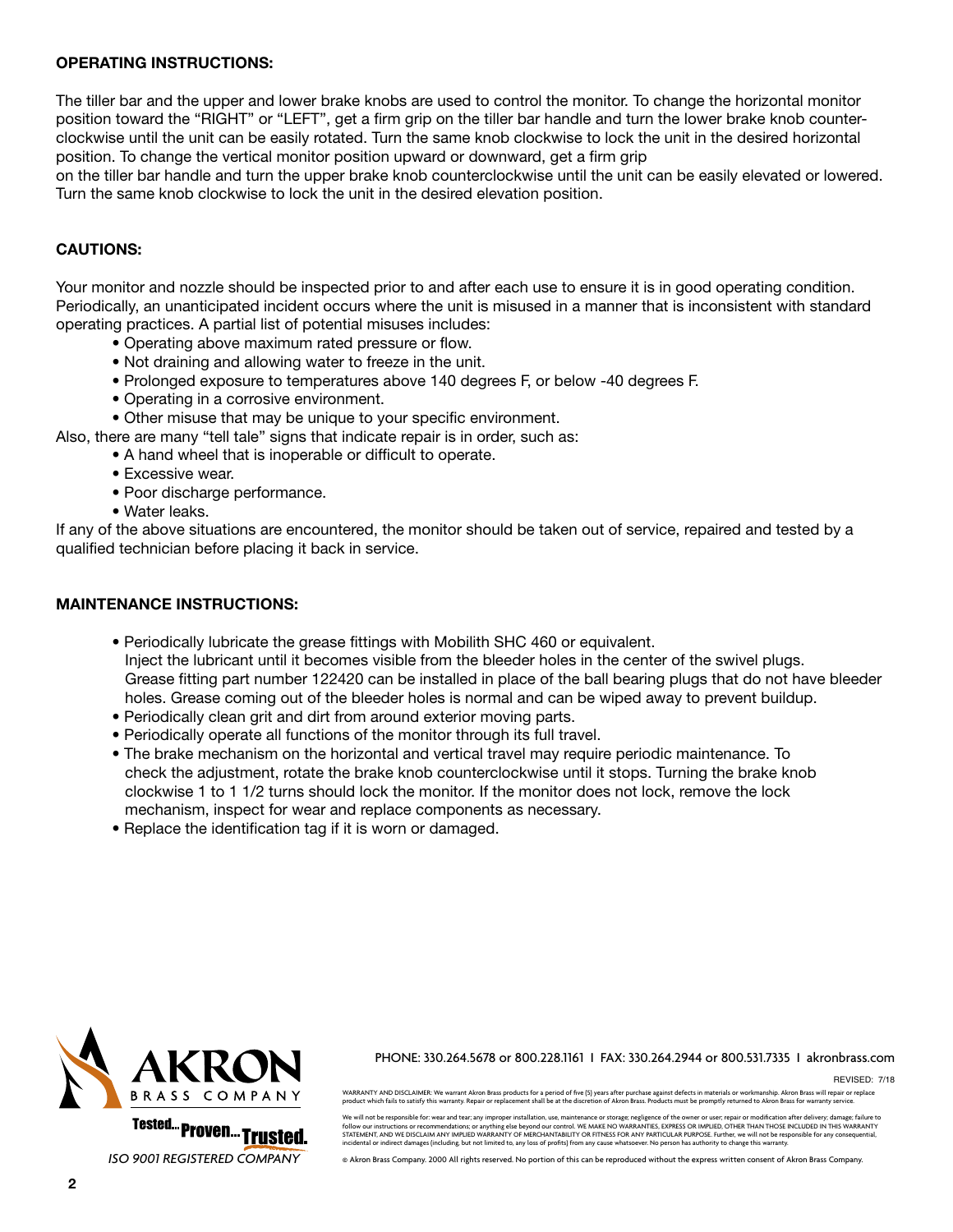

# **MONITEUR OMEGA XP™ MODÈLE 3528 GUIDE D'INSTALLATION, D'UTILISATION ET D'ENTRETIEN**

Cette notice présente les instructions d'installation, d'utilisation et d'entretien de base du moniteur Omega XP™. Veuillez lire et vous assurer de bien comprendre cette notice avant utilisation.

#### **CARACTÉRISTIQUES NOMINALES :**

| Débit maximal :     | 4800 L/min (1250 gal/min) |
|---------------------|---------------------------|
| Pression maximale : | 1400 kPa (200 psi)        |

# **MISES EN GARDE CONCERNANT LE PRODUIT :**

La force de réaction lors de la distribution d'eau à la pression maximale et au débit indiqué ci-dessus est de 408 kilos (900 lb). Le centre du conduit d'eau se trouve à 292 mm (11,5 po) du bas de la bride d'entrée. Veiller au respect de ces valeurs et utiliser un facteur de sécurité adéquat pour déterminer la structure de support la plus adéquate.

| <b>MISE EN GARDE:</b>       | UN SUPPORT DE STRUCTURE INSUFFISANT PEUT ENTRAÎNER DES PANNES, CE<br>QUI PEUT CAUSER DES BLESSURES. PAR CONSÉQUENT, IL SE PEUT QU'UN SUP-<br>PORT DE STRUCTURE SUPPLÉMENTAIRE AU NIVEAU DE LA BRIDE D'ENTRÉE SOIT<br>REQUIS. NE PAS AJOUTER DE STRUCTURE DE SUPPORT DIRECTEMENT SUR LE<br>MONITEUR.<br>(Contacter le service client Akron Brass pour obtenir une assistance.) |
|-----------------------------|-------------------------------------------------------------------------------------------------------------------------------------------------------------------------------------------------------------------------------------------------------------------------------------------------------------------------------------------------------------------------------|
| $\triangle$ MISE EN GARDE : | Charger l'appareil lentement. Une charge rapide peut provoquer une surpression<br>susceptible de causer des blessures ou d'endommager le moniteur.                                                                                                                                                                                                                            |
| $\triangle$ MISE EN GARDE : | Pointer l'appareil vers un endroit sûr avant de pomper de l'eau.                                                                                                                                                                                                                                                                                                              |
| $\Delta$ MISE EN GARDE :    | NE PAS dépasser les valeurs nominales maximales de pression ou de débit du mo-<br>niteur. Tout dépassement de ces valeurs est susceptible de causer des blessures ou<br>d'endommager le moniteur.                                                                                                                                                                             |
| $\triangle$ MISE EN GARDE : | NE PAS installer de dispositif d'arrêt sur les sorties du moniteur. Les dispositifs d'arrêt<br>sont susceptibles de causer une surpression en raison des coups de bélier, risquant<br>ainsi d'entraîner des blessures corporelles ou d'endommager le moniteur.                                                                                                                |
| $\triangle$ MISE EN GARDE : | Égoutter le moniteur après utilisation pour éviter les dommages dus au gel.                                                                                                                                                                                                                                                                                                   |
| <b>MISE EN GARDE:</b>       | Vérifier que le filetage du pivot de lance correspond à celui de la sortie du moniteur.<br>Ne pas serrer excessivement la lance sur l'appareil.                                                                                                                                                                                                                               |

#### **FIXATION DU MONITEUR :**

Le moniteur doit être monté sur le conduit d'eau avec huit boulons et écrous de 16 mm (5/8 po) de classe 5 minimum, ainsi que des rondelles adaptées en cas de montage sur une bride de 100 mm (4 po). En cas de montage sur une bride de 76 mm, il suffit de quatre boulons, écrous et rondelles.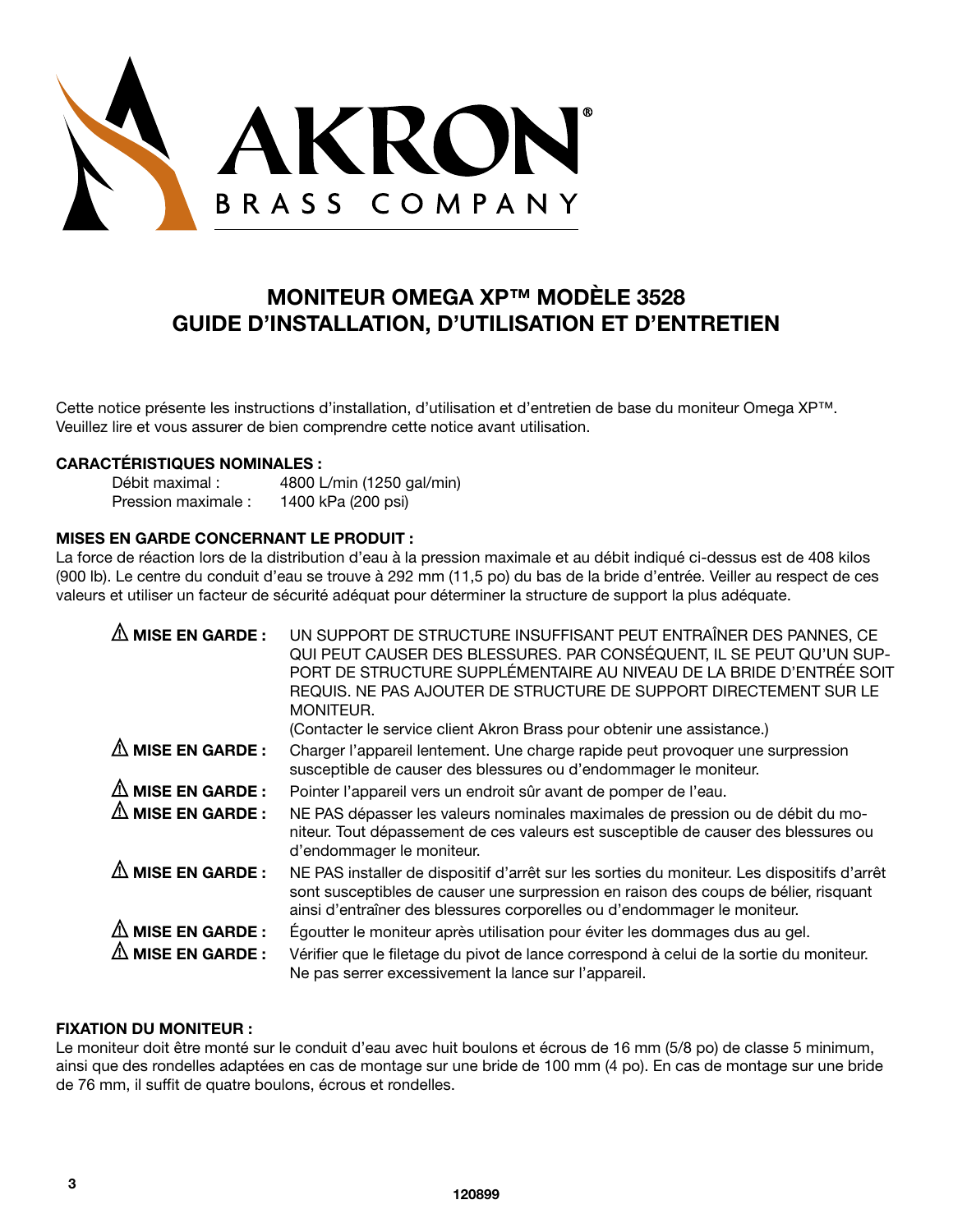#### **MODE D'EMPLOI :**

La poignée et les boutons de frein supérieur et inférieur permettent de contrôler le moniteur. Pour modifier la position horizontale du moniteur vers la gauche ou la droite, saisir fermement la poignée et tourner le bouton du frein dans le sens contraire des aiguilles d'une montre jusqu'à ce que l'appareil pivote facilement. Tourner le même bouton dans le sens des aiguilles d'une montre pour verrouiller l'appareil dans la position horizontale souhaitée. Pour modifier la position verticale du moniteur vers le haut ou le bas, saisir fermement la poignée et tourner le bouton du frein dans le sens contraire des aiguilles d'une montre jusqu'à ce que l'appareil puisse s'élever ou s'abaisser facilement. Tourner le même bouton dans le sens des aiguilles d'une montre pour verrouiller l'appareil dans la position d'élévation souhaitée.

# **PRÉCAUTIONS :**

Le moniteur et sa lance doivent être inspectés avant et après chaque utilisation, afin de vérifier leur bon état de fonctionnement. Périodiquement, des incidents imprévus peuvent se produire lorsque l'appareil est utilisé de manière non conforme aux pratiques standard. Liste non exhaustive des utilisations possibles non conformes incluant :

- fonctionnement au-dessus de la pression ou du débit nominaux maximum,
- appareil non vidé, ce qui peut entraîner le gel de l'eau à l'intérieur,
- exposition prolongée à des températures supérieures à +60 °C ou inférieures à -40 °C,
- fonctionnement dans un environnement corrosif,

• autres utilisations non conformes qui peuvent être spécifiques à votre environnement.

- En outre, il existe de nombreux signes révélateurs indiquant la nécessité de réparations, tels que :
	- volant difficile ou impossible à faire fonctionner,
	- une usure excessive.
	- un jet de mauvaise qualité,
	- une fuite d'eau.

Si l'un de ces cas est rencontré, le moniteur doit être mis hors service, réparé, puis testé par un technicien spécialisé dans ce type de matériel avant d'être remis en service.

### **INSTRUCTIONS D'ENTRETIEN :**

- Lubrifier régulièrement les embouts de graissage avec du Mobilith SHC 460 ou un lubrifiant équivalent. Injecter le lubrifiant jusqu'à ce qu'il sorte visiblement des trous de la valve au centre des bouchons rotatifs. L'embout de graissage référence 122420 peut être monté en lieu et place des bouchons de roulement à billes qui n'ont pas d'orifice de purge. Il est normal que de la graisse sorte par l'orifice de purge ; elle peut être essuyée pour éviter son accumulation.
- Nettoyer régulièrement les poussières et débris qui se déposent sur les parties mobiles extérieures.
- Actionner régulièrement toutes les fonctions du moniteur dans son ampleur maximale.
- Le mécanisme de freinage du déplacement horizontal et vertical peut nécessiter un entretien périodique. Pour vérifier le réglage, faire pivoter le bouton du frein dans le sens contraire des aiguilles d'une montre jusqu'à l'arrêt de la rotation. Une rotation du bouton du frein dans le sens des aiguilles d'une montre sur un tour ou un tour et demi devrait verrouiller le moniteur. Si le moniteur ne se verrouille pas, retirer le mécanisme de verrouillage, l'examiner pour détecter tout signe d'usure et remplacer les composants si nécessaire.
- Remplacer les étiquettes d'identification usées ou endommagées.



TÉLÉPHONE : +1 330.264.5678 ou +1 800.228.1161 I FAX : +1 330.264.2944 ou +1 800.531.7335 I akronbrass.com

Révision : 7/18

GARANTIE ET LIMITE DE RESPONSABILITÉ : nous garantissons les produits Akron Brass contre tout défaut de matière ou de main d'œuvre pour une période de cinq (5) ans après achat. Akron<br>Brass réparera ou remplacera les produi

Nous ne sommes pas responsables des dégâts causés par une usure normale, une installation mal effectuée, une utilisation, un entretien ou un stockage incorrect, la négligence du prop de l'utiliateur, des réparations ou des modifications aprèces mentes en la matemation de la marca de la matema<br>N'ÉMETTONS AUCUNE GARANTIE, EXPRESSE OU IMPLICITE, EN DEHORS DE CELLES INCLUSES DANS CETTE DÉCLARATION DE SOLA<br>

© Akron Brass Company. 2000 Tous droits réservés. Reproduction partielle ou intégrale interdite sans l'autorisation écrite expresse de Akron Brass Company.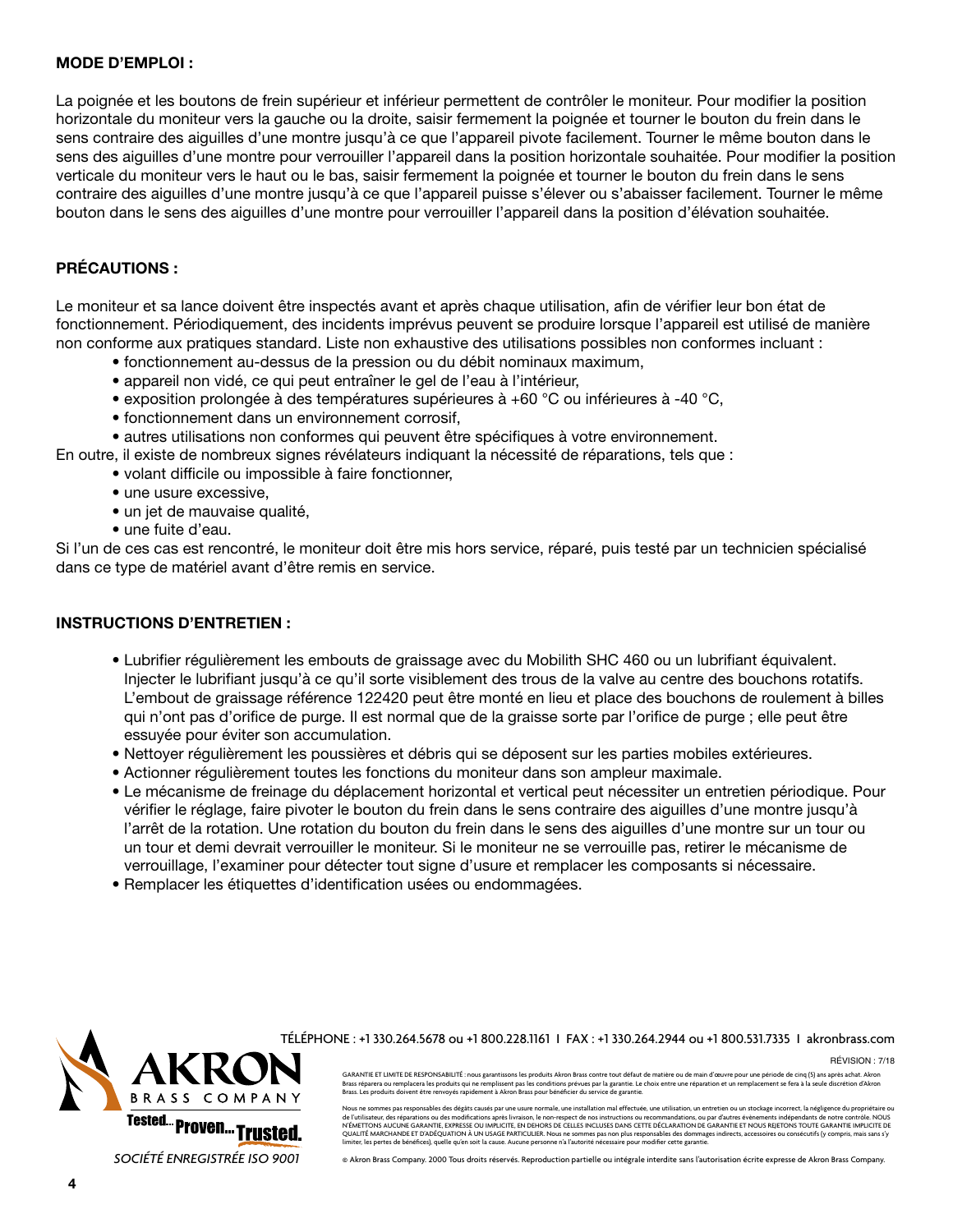

# **MONITOR OMEGA XP™, MODELL 3528 INSTALLATIONS-, BETRIEBS- UND WARTUNGSANLEITUNG**

Im Folgenden sollen die grundlegenden Anweisungen zu Installation, Betrieb und Wartung des Monitors Omega XP™ erörtert werden. Lesen Sie diese Betriebsanleitung vor dem Gebrauch aufmerksam durch.

#### **LEISTUNGSMERKMALE DES PRODUKTS:**

| Maximale Durchflussleistung: 4800 l/min (1250 G/min) |                    |
|------------------------------------------------------|--------------------|
| Maximaldruck:                                        | 1400 kPa (200 psi) |

# **WARNHINWEISE ZUM PRODUKT:**

Der Rückstoß, der beim Betrieb beim oben aufgeführten Maximaldruck und -durchflussleistung entsteht, beträgt 408 kg. Die Mitte der Wasserführung befindet sich 29 cm (11,5 Zoll) von der Unterseite des Einlassflansches. Sicherstellen, dass diese Werte beachtet werden und ein angemessener Sicherheitsfaktor herangezogen wird, um für eine angemessene Stützkonstruktion zu sorgen.

| $\Lambda$ WARNUNG:   | EINE UNZUREICHENDE TRAGKONSTRUKTION KANN ZUM VERSAGEN DES GERÄTS UND UNTER UMSTÄNDEN ZU<br>VERLETZUNGEN FÜHREN. DAHER IST AM EINLASSFLANSCH MÖGLICHERWEISE EINE ZUSÄTZLICHE TRAGKONS-<br>TRUKTION ERFORDERLICH. ES DARF JEDOCH KEINE TRAGKONSTRUKTION DIREKT AM MONITOR ANGEBRACHT<br>WERDEN. (Falls Sie Hilfe benötigen, wenden Sie sich an den Kundendienst von Akron Brass.) |
|----------------------|---------------------------------------------------------------------------------------------------------------------------------------------------------------------------------------------------------------------------------------------------------------------------------------------------------------------------------------------------------------------------------|
| $\triangle$ WARNUNG: | Das Gerät langsam laden. Durch ein zu schnelles Laden kann einen Druckstoß entstehen, der zu Verletzungen oder<br>Schäden am Monitor führen kann.                                                                                                                                                                                                                               |
| $\triangle$ WARNUNG: | Das Gerät in eine sichere Richtung zielen, bevor Wasser hindurchgepumpt wird.                                                                                                                                                                                                                                                                                                   |
| $\triangle$ WARNUNG: | Den zulässigen Maximaldruck oder die Durchflussleistung des Monitors NICHT überschreiten. Werden diese Werte<br>überschritten, kann es zu Verletzungen oder Schäden am Monitor kommen.                                                                                                                                                                                          |
| $\Lambda$ WARNUNG:   | KEINE Absperrungen bzw. Verschlüsse an der Auslassöffnung des Wasserwerfers anbringen. Absperrungen erhöhen<br>die Gefahr von Druckstößen durch Wasserschläge, die zu Verletzungen oder Schäden am Monitor führen können.                                                                                                                                                       |
| $\triangle$ WARNUNG: | Den Monitor nach dem Gebrauch entleeren, um "Frostschäden" zu vermeiden.                                                                                                                                                                                                                                                                                                        |
| $\Lambda$ WARNUNG:   | Sicherstellen, dass das Gewinde des Strahlrohrs mit dem Gewinde am Ausgang des Monitors übereinstimmt. Das<br>Strahlrohr nicht zu fest am Monitor festziehen.                                                                                                                                                                                                                   |

#### **ANBRINGEN DES MONITORS:**

Der Monitor muss mit acht 5/8 Zoll-Schrauben (1,58 cm) und Muttern von mindestens Grad 5 auf der Wasserführung sowie, bei Montage an einem Flansch von 10 cm, passenden Unterlegscheiben montiert werden. Zur Montage eines Flansches von 3 Zoll (7,6 cm) sind nur jeweils vier Schrauben, Muttern und Unterlegscheiben erforderlich.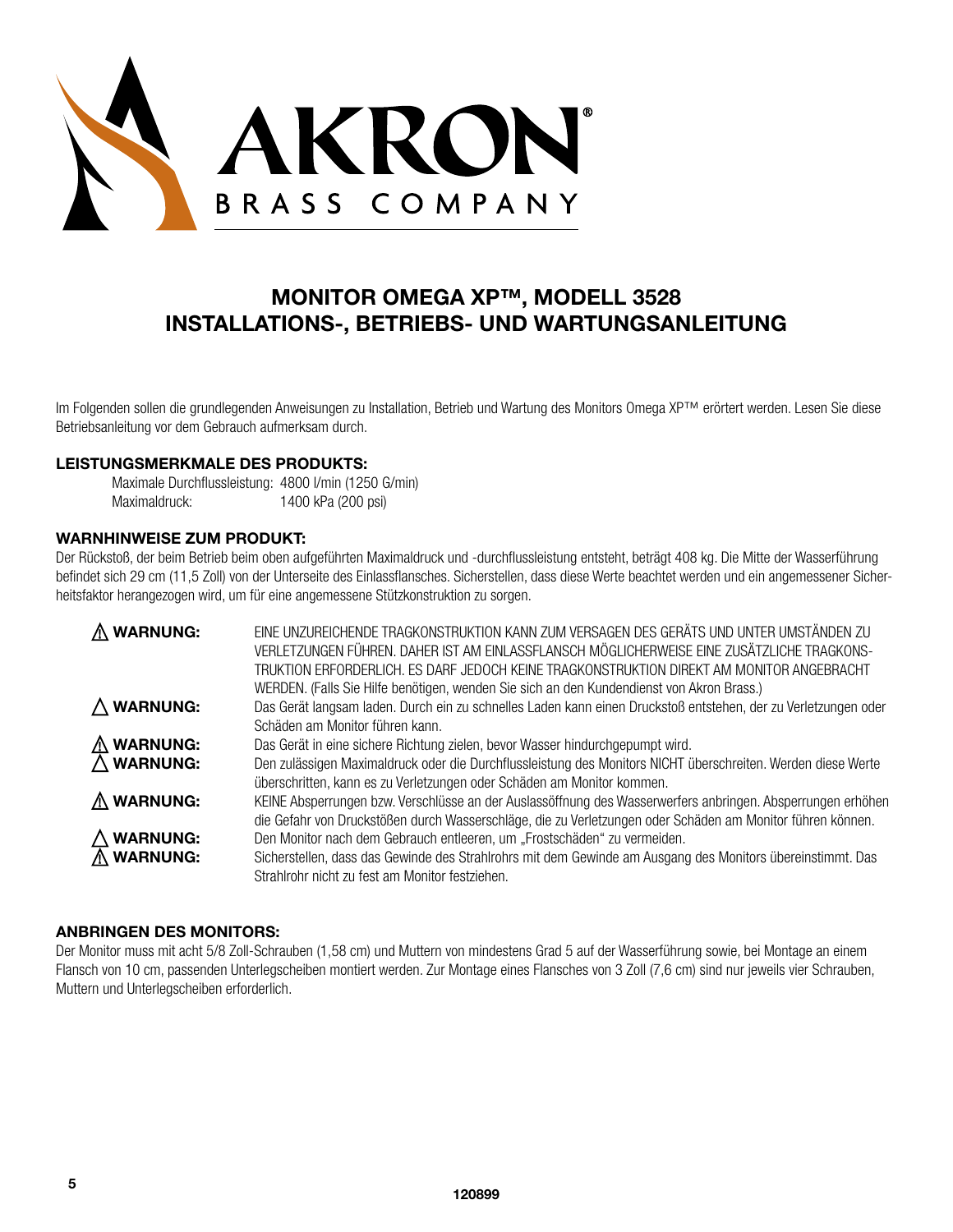#### **BETRIEBSANLEITUNG:**

Der Monitor wird anhand der Lenkpinne und des oberen und unteren Bremsknaufs gesteuert. Um die horizontale Schwenkposition nach "RECHTS" oder "LINKS" zu verstellen, die Lenkpinne gut festhalten und den unteren Bremsknauf gegen den Uhrzeigersinn drehen, bis sich der Monitor problemlos drehen lässt. Den Drehknopf im Uhrzeigersinn drehen, um das Gerät in der gewünschten Schwenkposition zu sichern. Um die vertikale Schwenkposition nach oben oder unten anzupassen, die Lenkpinne gut festhalten und den oberen Bremsknauf gegen den Uhrzeigersinn drehen, bis sich der Monitor leicht anheben oder senken lässt. Den Bremsknauf im Uhrzeigersinn drehen, um das Gerät in der gewünschten vertikalen Schwenkposition zu sichern.

# **VORSICHTSHINWEISE:**

Der Monitor und das Strahlrohr sollten vor und nach jedem Gebrauch inspiziert werden, um sicherzustellen, dass sich beide in einem betriebstauglichen Zustand befinden. Hin und wieder kann es unerwarteterweise zu einem Zwischenfall kommen, bei dem das Gerät auf eine Art und Weise genutzt wird, die den üblichen Betriebsverfahren zuwiderläuft. Zu einer falschen Verwendung zählen u. a.:

- Betrieb über Maximaldruck oder -durchflussleistung.
- Fehlendes Ablassen des Wassers, so dass es zur Frostbildung im Inneren des Geräts kommt.
- Längeres Ausgesetztsein an Temperaturen über 60 °C oder unter -40 °C.
- Betrieb in korrosiven Umgebungen.
- Sonstiger missbräuchlicher Gebrauch, zu dem es in Ihrer jeweiligen Umgebung kommen könnte.

Außerdem gibt es Anzeichen, die ganz klar dafür sprechen, dass eine Reparatur erforderlich ist, wie z. B.:

- Ein nicht oder nur schwer zu bedienendes Handrad.
- Übermäßige Abnutzung.
- Unzulängliche Durchflussleistung.
- Leckage von Wasser.

Falls eines der oben genannten Anzeichen auftritt, ist der Monitor aus dem Betrieb zu nehmen, zu reparieren und von einem qualifizierten Techniker überprüfen zu lassen, bevor er erneut zum Einsatz kommt.

# **WARTUNGSANLEITUNG:**

- Die Schmiernippel regelmäßig mit Mobilith SHC 460 oder einem gleichwertigen Schmiermittel schmieren. Das Schmiermittel so lange einspritzen, bis es durch die Entlüftungsbohrungen in der Mitte des Einschraubgewindestücks sichtbar wird. Schmiernippel mit der Teilenummer 122420 können anstelle der Kugellagerstecker montiert werden, die nicht über Entlüftungsbohrungen verfügen. Das Austreten von Schmiermittel aus den Entlüftungsbohrungen ist normal und kann zur Vermeidung von Ablagerung abgewischt werden.
- Regelmäßig Sand und Schmutz von den beweglichen Außenteilen entfernen.
- Sämtliche Funktionen des Monitor über den gesamten Schwenk- und Aufrichtebereich hinweg nutzen.
- Der Bremsmechanismus des horizontalen und vertikalen Schwenkbereichs muss u. U. regelmäßig gewartet werden. Um die Einstellung zu überprüfen, den Bremsknauf gegen den Uhrzeigersinn drehen, bis er auf den Anschlag trifft. Wird der Bremsknauf um 1 bis anderthalb Umdrehungen im Uhrzeigersinn gedreht, sollte dies den Monitor sperren. Wird der Wasserwerfer nicht gesperrt, den Sperrmechanismus entfernen, auf Abnutzung inspizieren und die Komponenten bei Bedarf ersetzen.
- Das Identifikationsetikett ersetzen, wenn es abgenutzt oder beschädigt ist.



TELEFON: +1 330.264.5678 oder +1 800.228.1161 I FAX: +1 330-264-2944 oder +1 800-531-7335 I akronbrass.com

Letzte Überarbeitung: 7/18

GARANTIE UND HAFTUNGSAUSSCHLUSS: Wir haften für Material- oder Herstellungsfehler bei Akron Brass-Produkten für einen Zeitraum von fünf (5) Jahren nach dem Kauf. Akron Brass<br>repariert oder ersetzt Produkte, die von dieser unverzüglich an Akron Brass zurück gesandt werden.

Wir haften nicht für: Verschleiß; unsachgemäße Installation, Verwendung, Wartung oder Lagerung; Fahrlässigkeit des Eigentümers oder Bedieners; Reparatur oder Modifikationen nach der Liefe-<br>rune: Schäden: Nichtbeachtune uns rung: Schaden; Nichbeachtung unsere Anweisungen oder Empfehlungen; der eine aufgehalten Eine der Eine Klaufer (<br>NOCH STILLSCHWEIGEND, DIE NICHT IN DIESER GEWÄHRLEISTUNGSERKLÄRUNG BERÜCKSICHTIGT IST, UND WIR LEHNEN JEDE STI

NACH ISO 9001 EINGETRAGENES UNTERNEHMEN**e Akron Brass Company. 2000 Alle Rechte vorbehalten**. Dieses Dokument darf ohne ausdrückliche schriftliche Genehmigung der Akron Brass Company weder ganz noch teilweise reproduziert werden.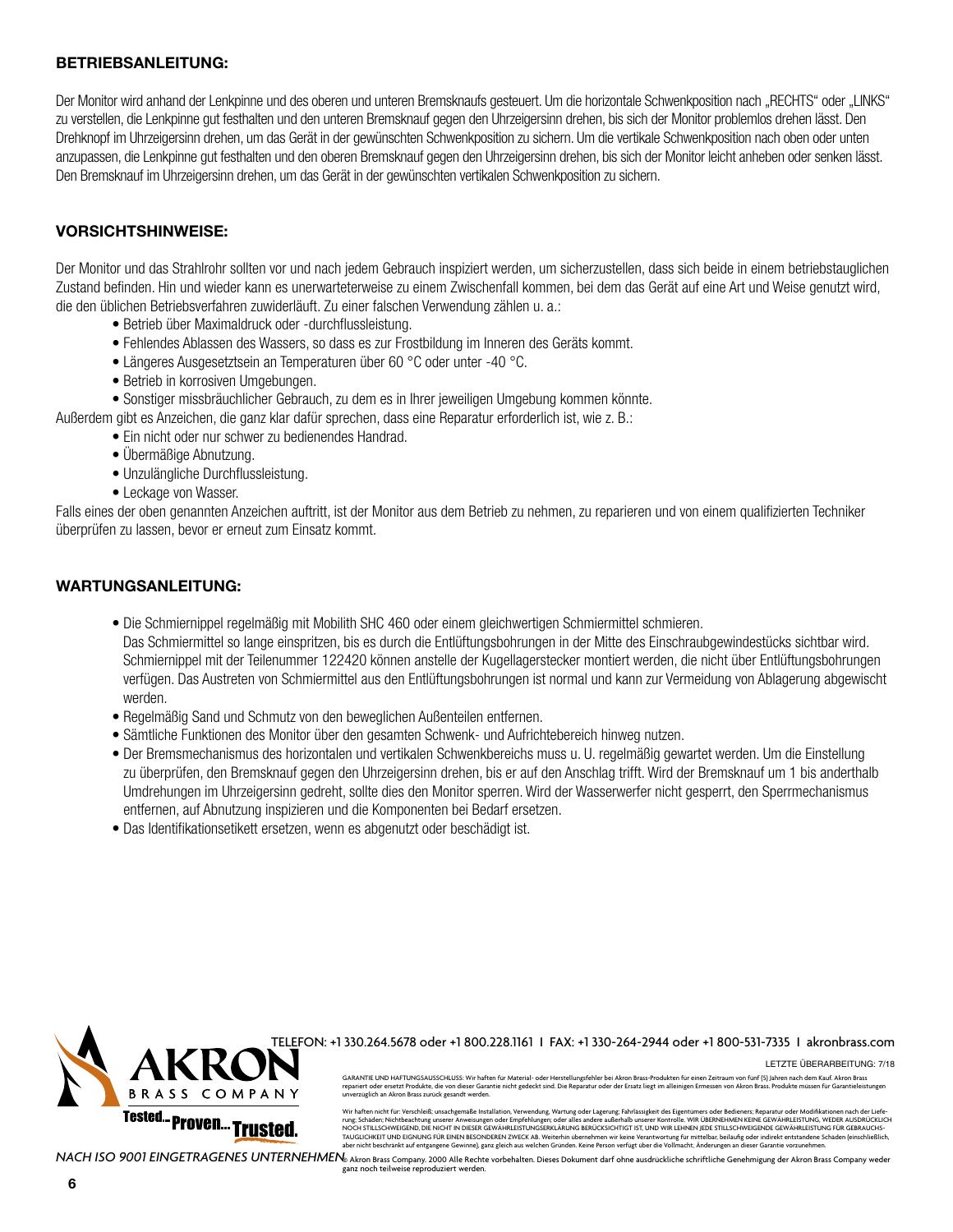

# **OMEGA XP™** 消防炮 **3528** 款 安装、操作和维护说明

以下所述旨在提供关于 Omega XP™ 消防炮基本的安装、操作和维护说明。使用前,请先阅读并理解此操作说明。

#### 产品额定值:

- 最大流量: 4800 升/分钟(1250 加仑/分钟)
- 最大压力: 200 psi (1400 kpa)

# 产品警示:

当水在上述所列最大压力与流量的情况下流动时反作用力为 408.6 kg (900 lbs)。水道的中心距离入口法兰的底部为 29.21 cm (11.5")。确保达到这些数值,并使用恰当的安全系数来确定合适的支撑结构。

- $\, \Delta \,$ 警示: 结构支撑力不足可导致故障,这可能造成人身伤害。因此,可能要求在入口法兰处提供额外的结构支撑。 不得在消防炮上直接增加支撑结构。
	- (联系 Akron Brass 客服部获得帮助。)
- $\, \Delta \,$ 警示: 缓慢对装置充水。快速充水可能造成压力脉动,可能造成人身伤害或损坏消防炮。
- ! 警示: 在泵送水流前请先将装置对准安全的方向
- $\Delta$  警示: 请勿超出消防炮的最大压力或流量额定值。超过这些额定值可能造成人身伤害或损坏消防炮。
- $\, \Delta \,$ 警示: 请勿在消防炮的出口安装截流阀。使用截流阀会增大因水锤现象而引起压力脉动的可能性,这有可能造 成人身伤害或损坏消防炮。
- 1 警示: 使用后将消防炮上的水排净以防止出现"凝结损坏"。
- $\Delta$  警示: 确保喷嘴转换螺纹与消防炮出口上的螺纹相匹配。请勿把喷嘴过紧地拧在装置上。

# 消防炮安装:

当安装在 10 cm (4") 法兰上时使用至少五级的八个 1.58 cm (5/8") 螺栓与螺母以及合适的垫圈将消防炮安装在水道上。当安装 在 7.6 cm (3") 法兰上时,仅要求使用四个螺栓、螺母及垫圈。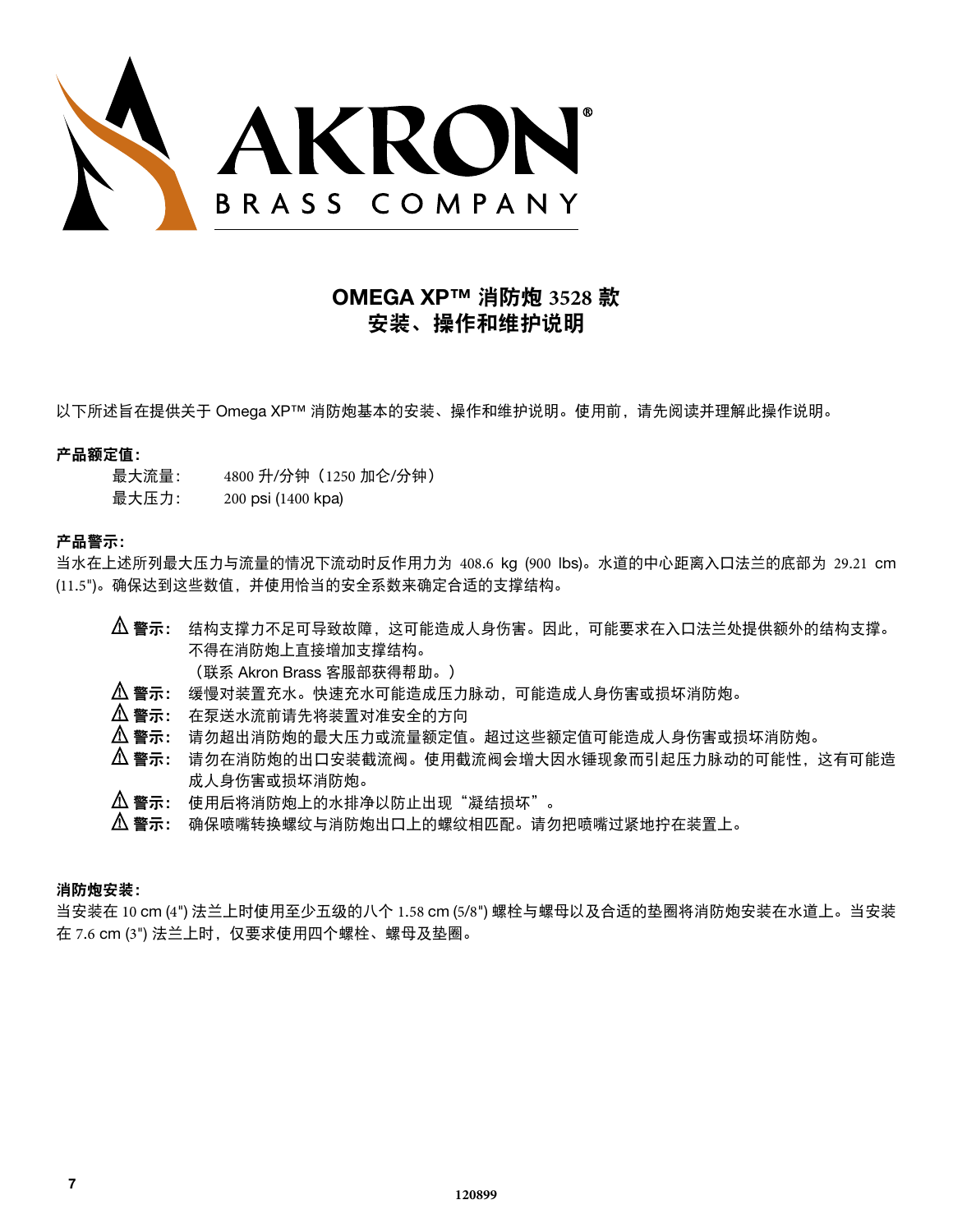#### 操作说明:

舵杆与上下制动旋钮用于控制消防炮。若要向"右"或向"左"更改消防炮的水平位置,紧紧抓住舵杆手把并逆时针旋转下 方制动旋钮直至可以轻松旋转装置。顺时针旋转制动旋钮,将装置锁定在所需的水平位置上。若要向上或向下更改消防炮的 垂直位置,紧紧抓住舵杆把手并逆时针旋转上方制动旋钮直至可以轻松提升或降低装置。顺时针旋转制动旋钮,将装置锁定 在所需的俯仰位置上。

### 注意事项:

使用前后应当检查消防炮与喷嘴,确保其运行状态良好。通常,如果未遵循标准操作方法使用装置,会导致意外发生。部分 潜在误用情况列表如下:

- 超出最大额定压力或流量操作。
- 未排水,致使装置里的水凝结。
- 长期处于高于 60°C 或低于 -40°C 的温度条件下。
- 在腐蚀性环境中操作。
- 其它可能由于特定环境引起的误用。
- 还有许多"暗示性"迹象显示装置需要进行修护, 比如:
	- 手轮无法操作或难以操作。
	- 过度磨损。
	- 喷水性能差。
	- 漏水。

如遇到以上任何情况,应当把消防炮取出不用,并进行维修,经合格的技术员检测后,方可重新使用。

#### 维护说明:

- 定期使用 Mobilith SHC 460 或类似润滑油对黄油嘴进行润滑。 注入润滑油,直至从旋转塞中部的排放孔可以看到润滑油。 未配备排放孔的滚珠轴承塞可以用零件号 122420 的黄油嘴代替。润滑脂从排放孔流出是正常现象,可以擦掉润滑 脂,避免积聚。
- 定期清除外部可移动部件周围的砂粒与灰尘。
- 定期在全行程的情况下运行消防炮的所有功能。
- 水平行程与垂直行程上的制动机构可能要求定期维护。要检查调节情况,逆时针旋转制动旋钮直至旋钮不动。 顺时针旋转制动旋钮 1 圈到 1 1/2 圈,可将消防炮锁定。如果消防炮未锁定,请拆下锁定机构,检查磨损情况, 如有需要则更换组件。
- 更换已磨损或损坏的标识标签。



通过.ISO.<sup>9001</sup> 认证

电话: 330.264.5678 或 800.228.1161 | 传真: 330.264.2944 或 800.531.7335 l akronbrass.com

修订于:7/18 担保和免责声明:Akron.Brass.产品在购买后五 (5).年内享有材料或工艺缺陷的保修。Akron.Brass.将会维修或更换不符合质保要求的产品。维修或更换产品的决定由 Akron.Brass<br>自行作出。产品必须及时返回 Akron.Brass.才能享受保修服务。

对下列情况,我方概不负责:磨损、损耗;不当安装、使用、维护或存放;物主或使用者的疏忽大意;交货后自行维修或修改;损坏;不遵循说明或建议;或者其它任何非我方所 能控制的情况。除此处担保声明所列内容外,我方不作任何其他明示或暗示保证,且不对任何特定用途的适销性和适合性作暗示担保。另外,我方不对由于任何原因引起的任何因<br>果性、连带性或间接性损害负责(包括但不限于任何利润损失)。任何人无权更改此担保内容。

©.Akron.Brass.Company .2000 保留所有权利。未经.Akron.Brass.Company.明确的书面许可,不得复制本说明书的任何部分。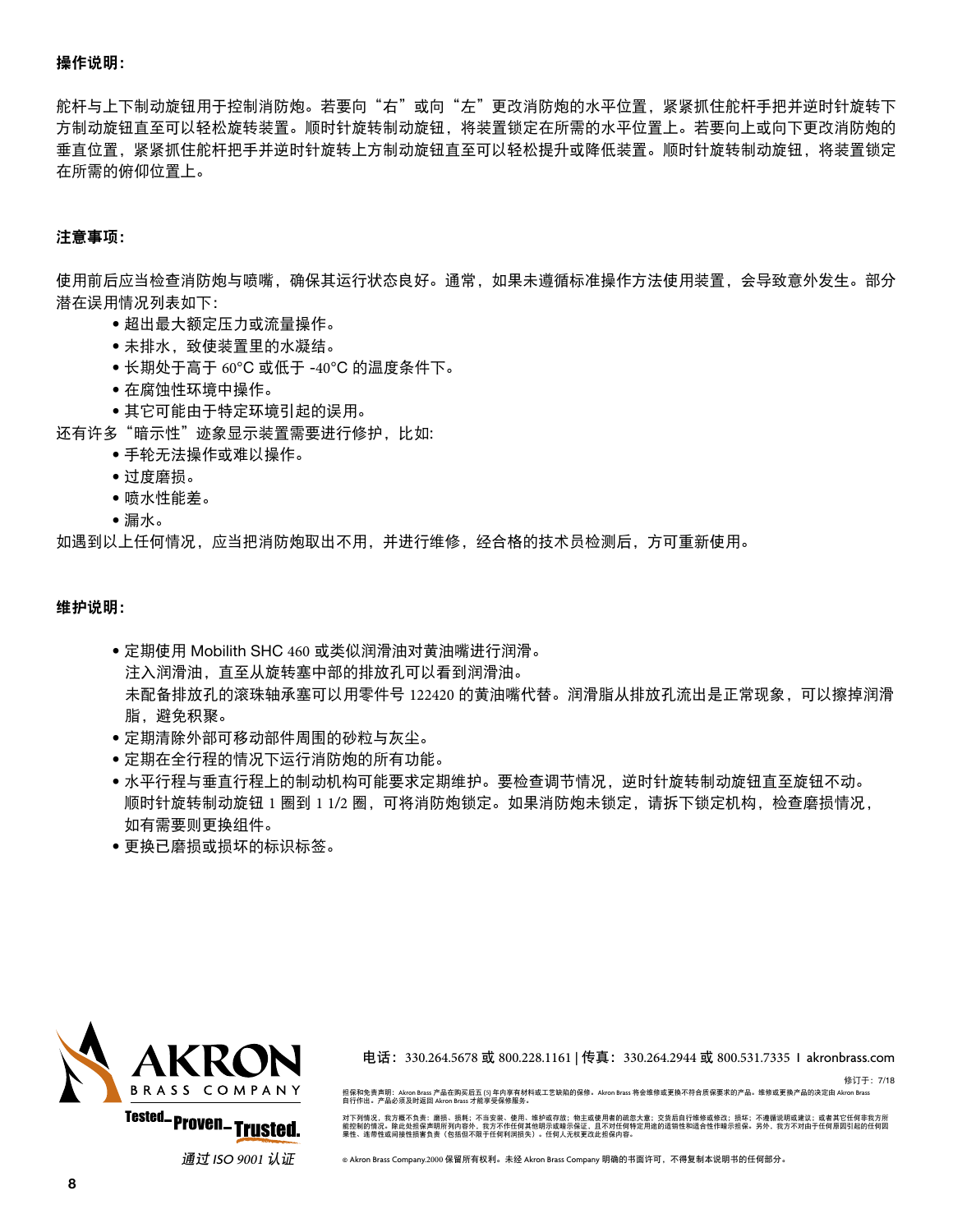

# **MONITOR ESTILO 3528 OMEGA XP™ INSTRUCCIONES DE INSTALACIÓN, FUNCIONAMIENTO Y MANTENIMIENTO**

La siguiente información tiene por objeto proporcionar instrucciones básicas para la instalación, el funcionamiento y el mantenimiento del Monitor Omega XP™. Lea y comprenda estas instrucciones de funcionamiento antes de utilizarlo.

#### **VALORES NOMINALES DEL PRODUCTO:**

| Caudal máximo:  | 4800 lpm (1250 gpm) |
|-----------------|---------------------|
| Presión máxima: | 1400 kPa (200 psi)  |

# **ADVERTENCIAS SOBRE EL PRODUCTO:**

La fuerza de reacción al circular el agua a la presión y el caudal máximos indicados arriba es de 340 kg (900 libras). El centro del curso de agua es de 29,21 cm (11½ pulgadas) desde la parte inferior de la brida de entrada. Asegúrese de utilizar estas válvulas y un factor de seguridad adecuado para determinar la estructura de sujeción correcta.

| <b>ADVERTENCIA:</b>      | UNA SUJECIÓN ESTRUCTURAL INSUFICIENTE PUEDE PROVOCAR FALLAS, QUE<br>PODRÍAN CAUSAR LESIONES. POR LO TANTO, ES POSIBLE QUE DEBA AGREGAR<br>SUJECIÓN ADICIONAL EN LA BRIDA DE ENTRADA. NO SE DEBE AGREGAR<br>SUJECIÓN ESTRUCTURAL DIRECTAMENTE AL MONITOR.<br>(Comuníquese con Atención al Cliente de Akron Brass para obtener ayuda.) |
|--------------------------|--------------------------------------------------------------------------------------------------------------------------------------------------------------------------------------------------------------------------------------------------------------------------------------------------------------------------------------|
| $\triangle$ ADVERTENCIA: | Cargue la unidad lentamente. Una carga rápida puede causar un aumento en la presión<br>y posibles lesiones o daños al monitor.                                                                                                                                                                                                       |
| $\triangle$ ADVERTENCIA: | Coloque la unidad apuntando hacia una dirección segura antes de bombear agua<br>dentro de ella.                                                                                                                                                                                                                                      |
| $\triangle$ ADVERTENCIA: | NO exceda los valores nominales de presión o caudal máximos del monitor. Exceder<br>estos valores nominales podría provocar lesiones o daños al monitor.                                                                                                                                                                             |
| $\triangle$ ADVERTENCIA: | NO instale válvulas de cierre en la salida del monitor. Las válvulas de cierre aumentan<br>la posibilidad de que ocurran picos de presión debido a golpes de ariete, que pueden<br>causar lesiones o daños al monitor.                                                                                                               |
| $\triangle$ ADVERTENCIA: | Drene el monitor luego de usarlo a fin de evitar "daños por congelamiento".                                                                                                                                                                                                                                                          |
| <b>ADVERTENCIA:</b>      | Asegúrese de que la rosca en el pivote de la boquilla coincida con la rosca de la salida<br>del monitor. No ajuste demasiado la boquilla a la unidad.                                                                                                                                                                                |

# **FIJACIÓN DEL MONITOR:**

El monitor debe montarse sobre el curso de agua con pernos de 1,58 cm (5/8 pulgadas) y tuercas de grado cinco como mínimo, y arandelas adecuadas cuando se monta sobre una brida de 10 cm (4 pulgadas). Cuando se monta en una brida de 7,6 cm (3 pulgadas), solo se necesitan cuatro pernos, tuercas y arandelas.